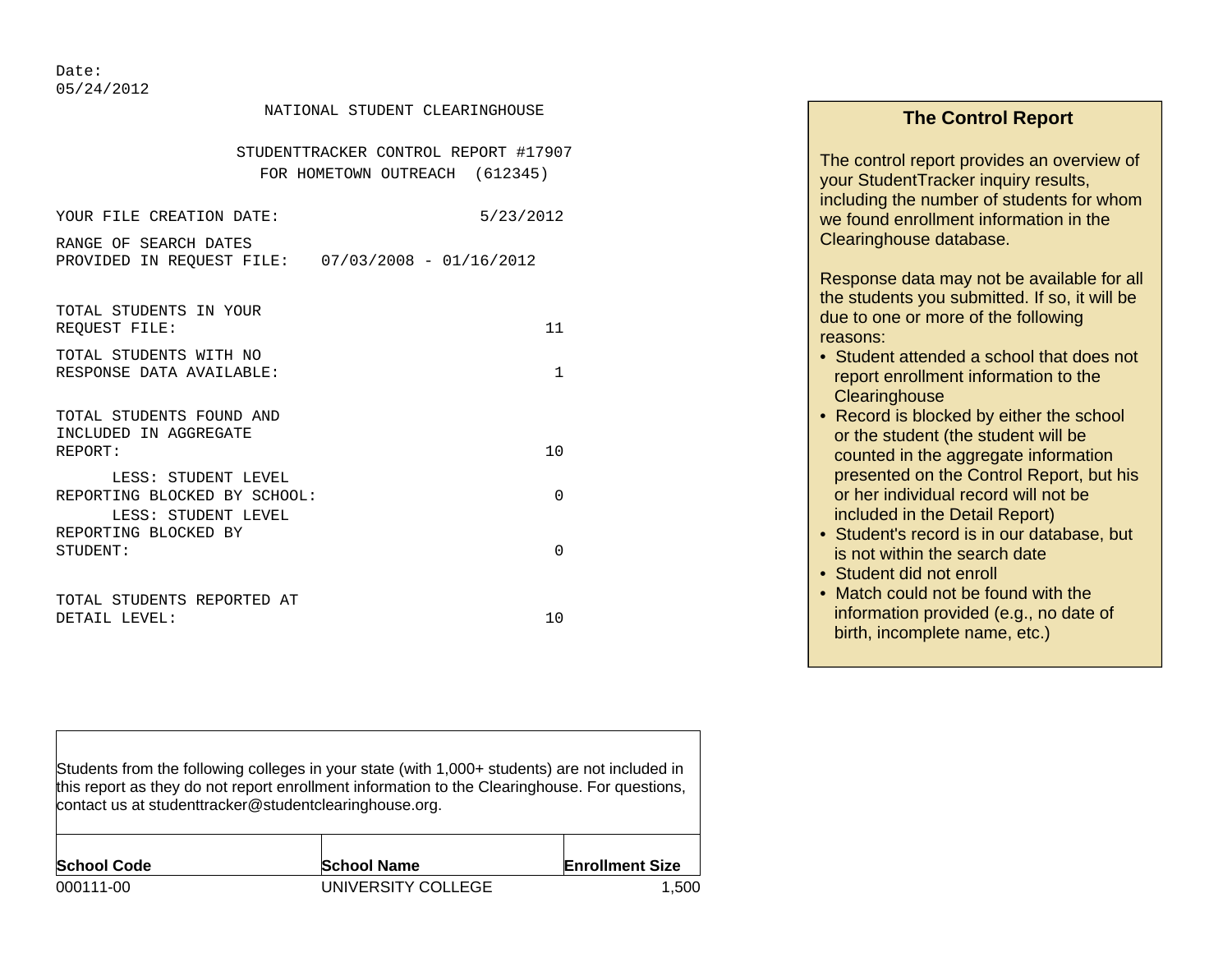## **The Aggregate Report**

The aggregate report provides a summary of the first schools attended by the students that you submitted to the Clearinghouse for whom data was available in our database.

Date: 05/24/2012

## NATIONAL STUDENT CLEARINGHOUSESTUDENTTRACKER AGGREGATE REPORT: INITIAL SCHOOL OF ATTENDANCE FOR HOMETOWN OUTREACH (612345) REPORT # 17907

| SCHOOL        | <b>SCHOOL</b>                    | <b>SCHL PUB/</b> |    | % OF     | # OF                      | # RECORDS # RECORDS          |           | # STUDENTS # AWARDED | # AWARDED                |
|---------------|----------------------------------|------------------|----|----------|---------------------------|------------------------------|-----------|----------------------|--------------------------|
| <b>CODE</b>   | <b>NAME</b>                      | TYPE PVT         | ST |          | STUDENTS STUDENTS BLOCKED | BLOCKED                      | ON DETAIL | DEGREE BY            | DEGREE BY                |
|               |                                  |                  |    |          |                           | BY SCHOOL BY STUDENTS REPORT |           |                      | THIS SCHOOL LATER SCH(S) |
|               | 001234-00 HOMETOWN UNIVERSITY    | 4 Public ID      |    | 18.18%   |                           |                              |           |                      |                          |
|               | 000123-00 SOUTH POLE UNIVERSITY  | 4 Public FL      |    | $9.09\%$ |                           |                              |           |                      |                          |
|               | 000134-00 NORTH POLE UNIVERSITY  | 4 Public CO      |    | 9.09%    |                           |                              |           |                      |                          |
|               | 000145-00 MAINSTREET COLLEGE     | 2 Public CA      |    | 9.09%    |                           |                              |           |                      |                          |
|               | 000156-00 DALE COMMUNITY COLLEGE | 4 Private MT     |    | 9.09%    |                           |                              |           |                      |                          |
|               | 000167-00 CELOSIA COLLEGE        | 4 Public OR      |    | 9.09%    |                           |                              |           |                      |                          |
|               | 000178-00 ASTER UNIVERSITY       | 4 Public NV      |    | 9.09%    |                           |                              |           |                      |                          |
|               | 000189-00 LARKSPUR UNIVERSITY    | 2 Public WA      |    | 9.09%    |                           |                              |           |                      |                          |
|               | 000122-00 HUXLEY COLLEGE         | 4 Public MA      |    | 9.09%    |                           |                              |           |                      |                          |
| <b>TOTAL:</b> |                                  |                  |    | 100.00%  |                           |                              |           |                      |                          |

The names of the first schools attended by the students in your query are provided here. The detail report contains the names of all schools that each student attended, based upon the search date you provided for the student.

This column shows degrees awarded by schools other than the first one that the student attended.